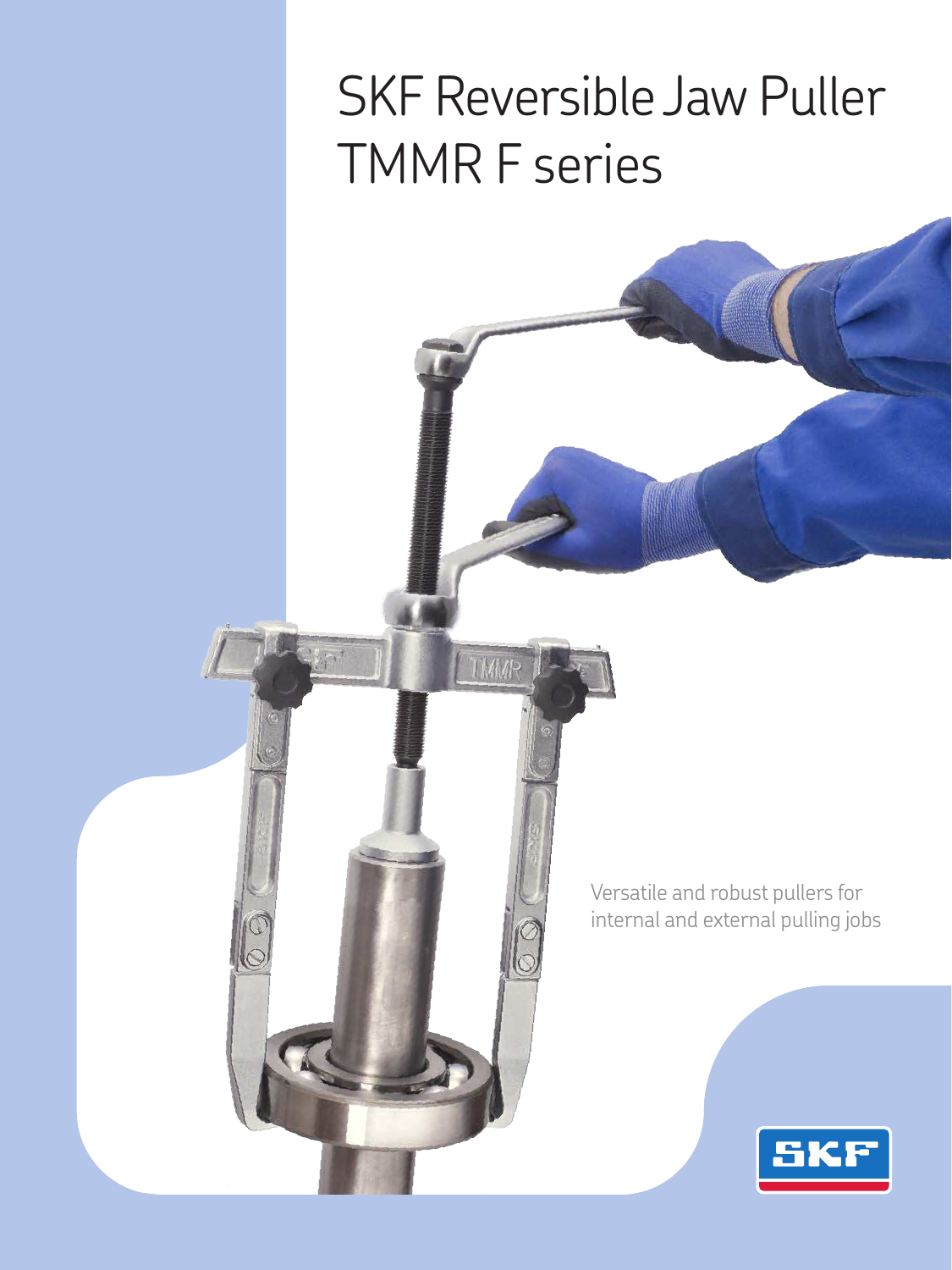







Hexagonal head on beam enables rotation of puller and bearing during dismounting, improving ease of use.



Unlike many similar pullers, the spindle tip cone rotates. This helps reduce the risk of shaft damage, enhances stability and helps reduce the applied torque to reach the required pulling force.

## **Versatile and robust pullers for internal and external pulling jobs**  SKF Reversible Jaw Puller TMMR F series

The multi-purpose SKF Reversible Jaw Pullers are suitable for internal and external pulling of bearings and other components, such as gears and pulleys. The standard range of eight pullers can accommodate a wide range of bearing and component sizes. Adding extra versatility to the TMMR..F puller programme, the four largest sizes are also available with extra long arms as a standard option (TMMR ….XL). The extra long arms help to dismount bearings and components placed far from the shaft end. For more versatility, the extra long arms can be further extended by adding extension pieces.

- An essential and versatile tool for every workshop allows for external and internal pulling applications.
- Self-locking arms for easy adjustment of width of grip.
- • Hexagonal head on beam enables rotation of puller and bearing during dismounting, improving ease of use.
- • Wide gripping range from 23 mm *(0.9 in.)* internal to 350 mm *(13.8 in.)* external, enables many bearings and components to be dismounted.
- Unlike many similar pullers, the pullers can be used up to their full rated load capacity without permanently deforming the puller arms.
- • Arms and beam are zinc passivated for enhanced corrosion resistance and easy cleaning.
- The extra long arm extension pieces, designed to be easy to fit and remove, can be used to further increase the effective arm length. Using extension pieces does not compromise the overall puller strength.
- The SKF Reversible Jaw Pullers can also be supplied as three different sets, complete with a workshop stand.



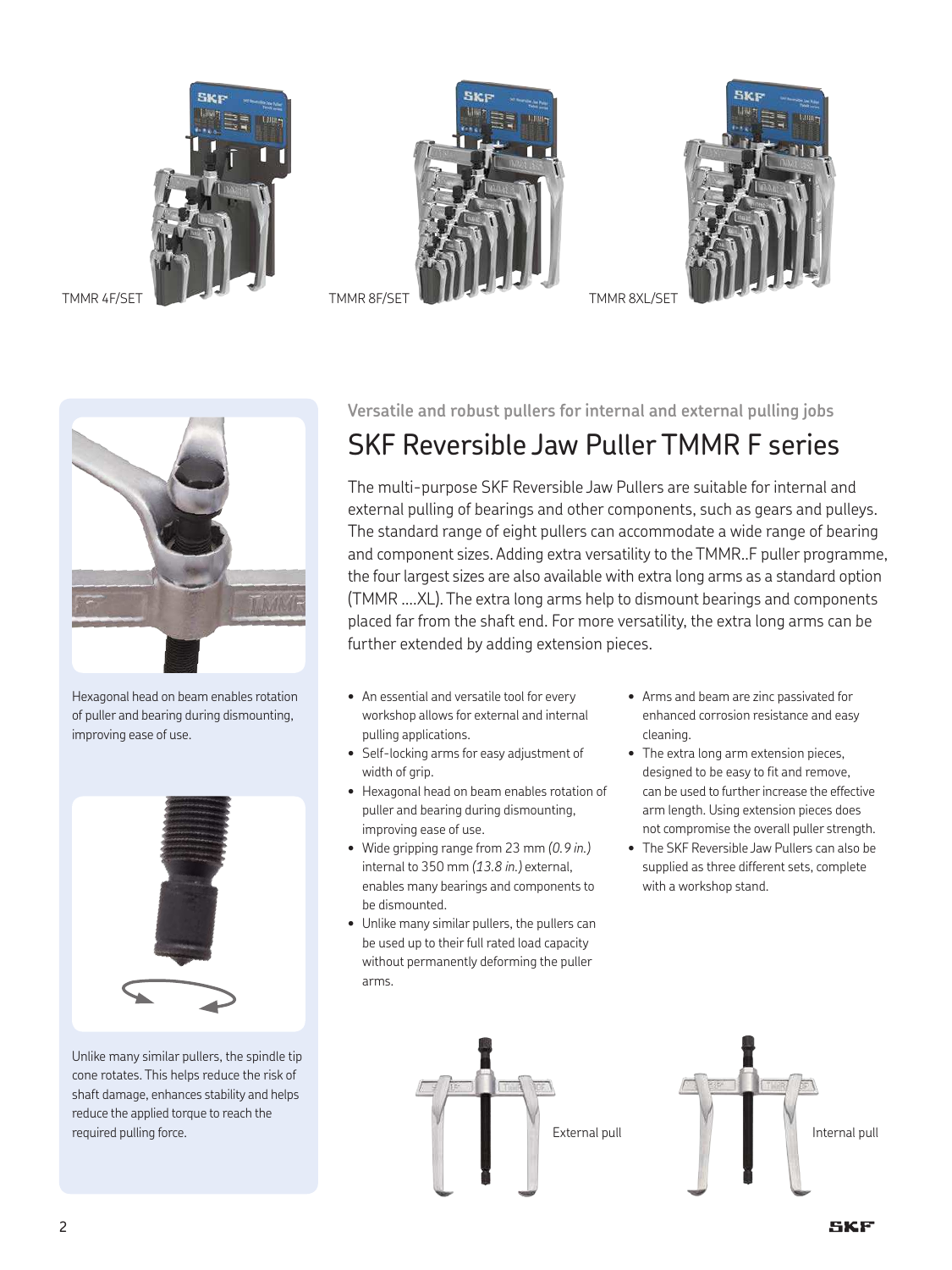

Hexagonal head on spindle with a flange, helps prevent the spanner from slipping during operation.

A unique retractable spring-loaded nose piece is supplied with the extra long arm pullers, which enhances the overall puller stability and safety.

Extra long arm pullers have fixing screws to aid the initial positioning of the arms. When a pulling effort is applied, a self locking feature secures the arm position on the beam.



## Accessories



Extension arm set allows the TMMR.. XL types to be further extended by 125 mm *(4.9 in.)*.



Extra long arm set allows standard TMMR.. F puller to be converted to TMMR.. XL type. Nose piece is included.